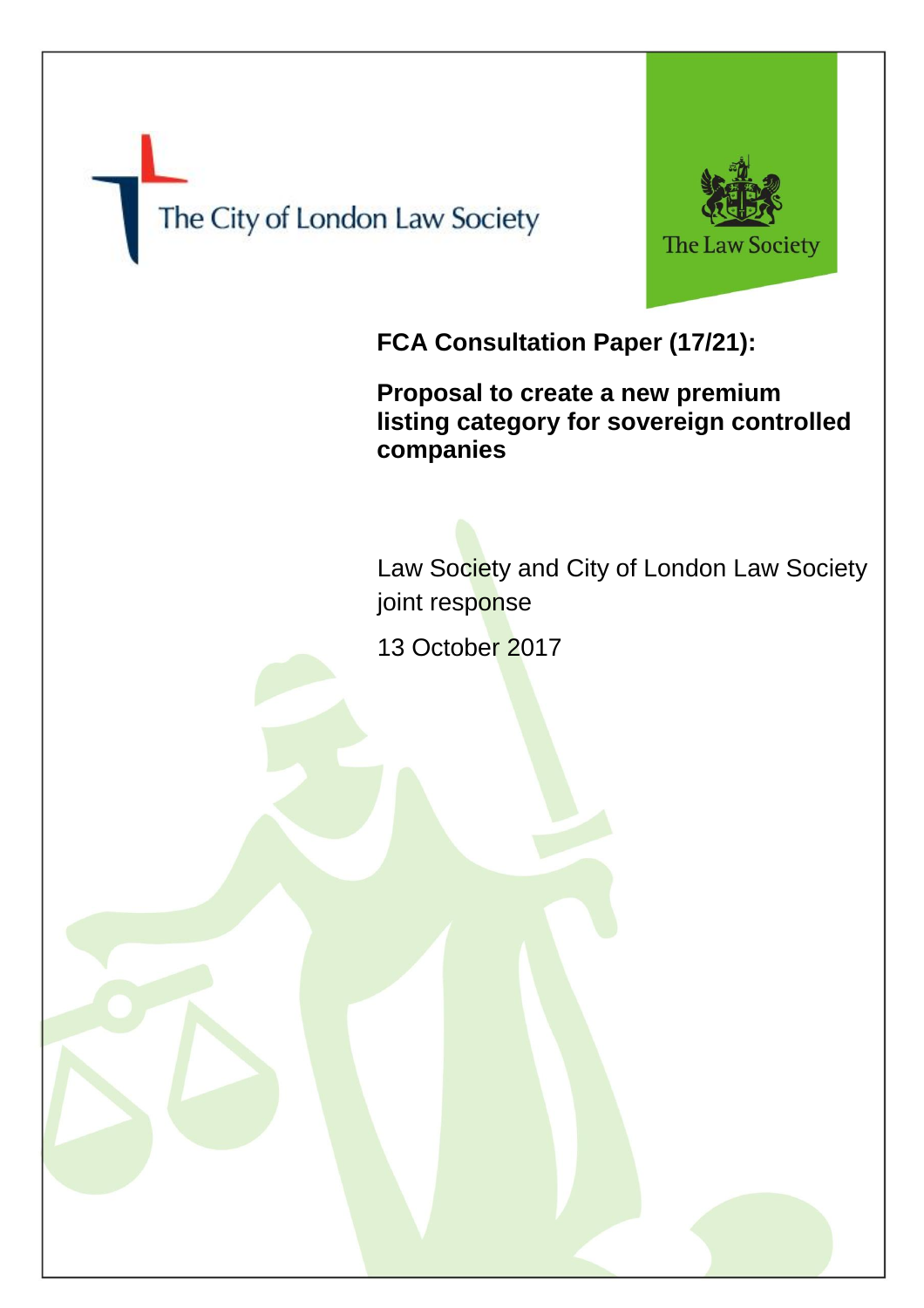## **Introduction**

- 1. The views set out in this paper have been prepared by a Joint Working Party of the Company Law Committees of the City of London Law Society (**CLLS**) and the Law Society of England and Wales (the **Law Society**).
- 2. The CLLS represents approximately 17,000 City lawyers through individual and corporate membership, including some of the largest international law firms in the world. These law firms advise a variety of clients from multinational companies and financial institutions to Government departments, often in relation to complex, multijurisdictional legal issues. The CLLS responds to a variety of consultations on issues of importance to its members through its 19 specialist committees.
- 3. The Law Society is the professional body for solicitors in England and Wales, representing over 170,000 registered legal practitioners. It represents the profession to Parliament, Government and regulatory bodies in both the domestic and European arena and has a public interest in the reform of the law.
- 4. The Joint Working Party is made up of senior and specialist corporate lawyers from both the CLLS and the Law Society who have a particular focus on issues relating to capital markets.

### **Response**

- 5. We set out our response to the questions in Annex 1 of the FCA Consultation Paper: Proposal to create a new premium listing category for sovereign controlled companies (CP 17/21).
- **Q1 Do you agree with the overall proposal outlined in this paper of creating a premium listing category for sovereign controlled companies?**
- 6. We do not have any general comments on the overall proposal but we set out some specific comments on some aspects in our responses to the questions below.
- **Q2 Do you agree that the changes proposed are best effected through the addition of a new listing category?**
- 7. Yes.

#### **Q3 Do you agree that the threshold for control should be set at 30%?**

- 8. Yes, we believe that it makes sense to align the threshold for control with the 30% threshold which is set out in the definition of 'controlling shareholder' in LR 6.1.2AR.
- **Q4 Do you agree that eligibility for the new category should not be restricted on grounds of national identity of the controlling shareholder? Do you agree that it should also not be restricted on grounds of country of incorporation of the company?**
- 9. Yes, we agree with the reasoning set out in the consultation paper.
- **Q5 Do you agree that independent shareholder approval should be required for a transfer from an existing premium listing into the new category?**
- 10. Yes.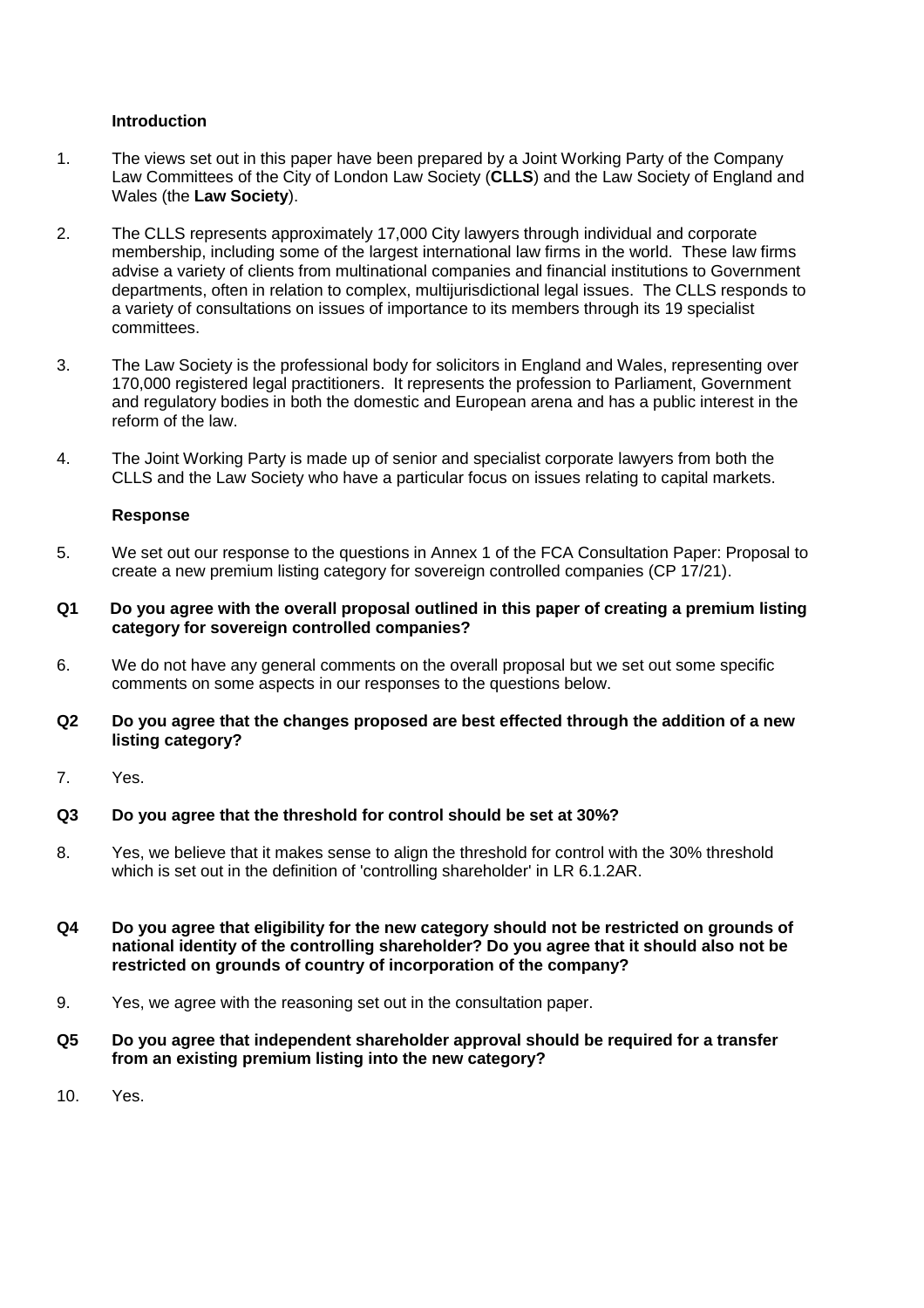## **Q6 Do you agree that the sovereign controlling shareholder should not be considered a related party for the purposes of the Listing Rules?**

- 11. We understand the FCA's rationale behind its proposal for a new listing category and further note its arguments for excluding transactions between an issuer and its sovereign controlling shareholder from the Listing Rules which apply to related party transactions.
- 12. We note the comment in the consultation paper that, when making an investment in a sovereign controlled company, an investor is making a judgment about how the sovereign will interact with that company. However, the same point could be made as regards any listed company with a controlling shareholder. We can see that there might be some concern that the removal of this protection could potentially lead to inappropriate dealings between the sovereign shareholder and the listed entity which could damage the reputation of the Official List and the London Stock Exchange. This aspect is a policy matter and we recognise that there are major overseas listing exchanges which do not regulate related party transactions. If the proposed changes are implemented, that will perhaps increase the responsibility of the FCA when vetting such companies at the eligibility stage of an admission and, following admission, place a greater responsibility on the board (and in particular, the independent directors) to ensure that any dealings between the listed company and the sovereign are on arm's length commercial terms and that the day-to-day conduct of the business is consistent with good corporate governance.
- 13. See also our response to Q7 below.

### **Q7 Do you agree that MAR-mandated disclosures are sufficient to secure the necessary atthe-time transparency?**

14. In addition to MAR-mandated disclosures, the FCA should consider requiring a sovereign controlled company to announce details of a related party transaction with its sovereign controlling shareholder where it would have been required to do so had the transaction been subject to Chapter 11 of the Listing Rules. We consider that this would promote an appropriate level of transparency for shareholders.

### **Q8 Do you agree that controlling shareholder provisions should not apply in respect of the sovereign controlling shareholder for companies listed in this category?**

15. Yes. See also our responses to Q6 and Q7 above.

# **Q9 Do you agree that DRs over equity shares should be eligible for this category?**

- 16. We do not have any comments other than noting that, given that the provisions relating to certificates in public hands is drafted so as to relate to the DRs rather than on a see-through basis to the underlying equity shares, a sovereign controlled company will be able to obtain a premium listing with a very small free float of its capital, but we appreciate that that is a policy decision.
- **Q10 Do you agree that full pass-through of voting and other rights on the basis described should be a requirement for eligibility of DRs for listing in the proposed category?**
- 17. Yes.

### **Q11 Do you agree with the proposed consequential changes to the Listing Rules and to the Fees manual set out in Appendix 1?**

18. We have some comments on the proposed consequential drafting changes to the Listing Rules as set out in Appendix 1: